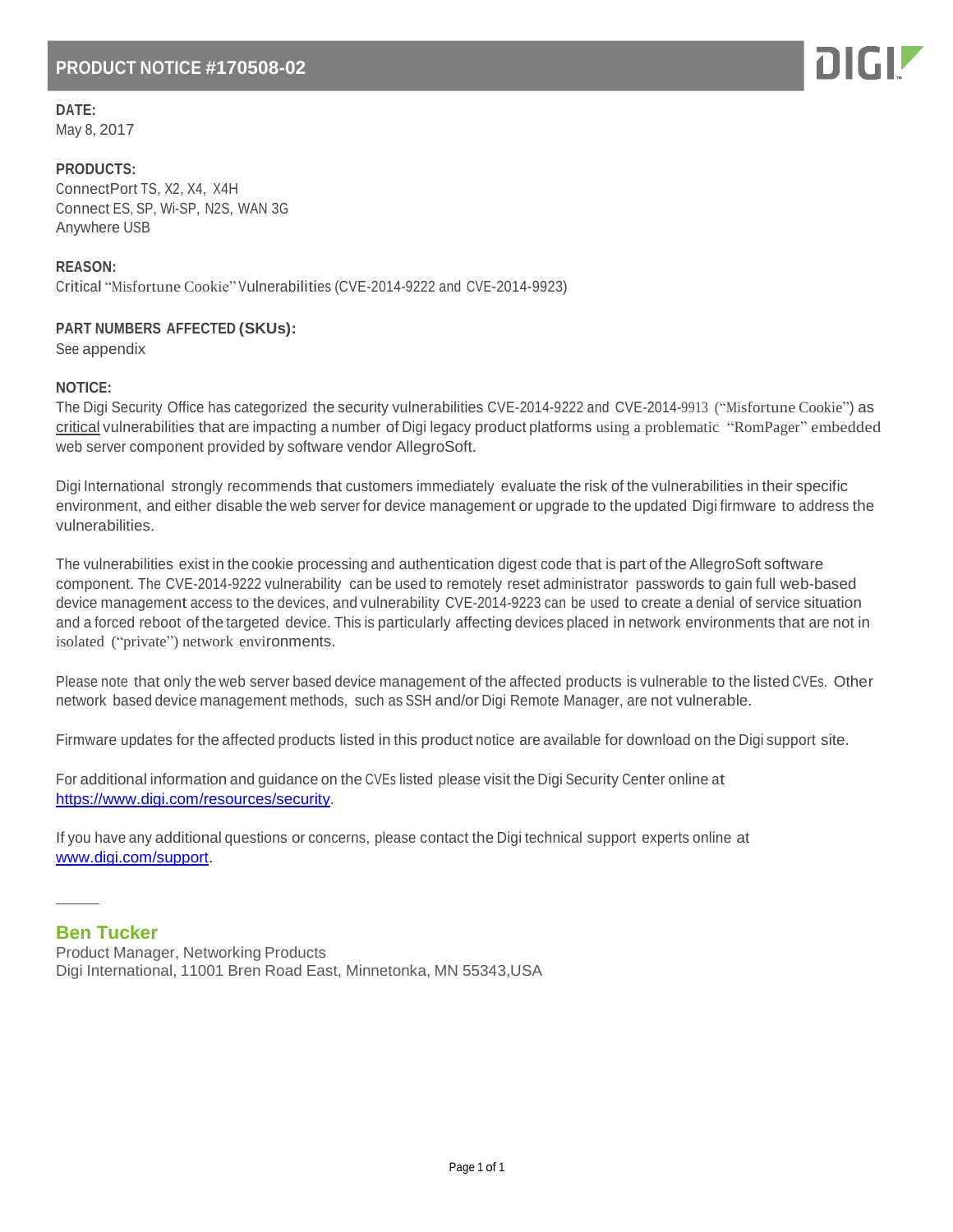Product Notice 170508-02 Appendix

| <b>Product Family</b>  | <b>Part Number</b> | <b>Description</b>               | <b>New</b>      | Link to upgrade |
|------------------------|--------------------|----------------------------------|-----------------|-----------------|
|                        |                    |                                  | <b>Firmware</b> |                 |
| ConnectPort TS 8/16    | 50001346-03        | ConnectPort TS 8 MEI             | 2.19.1.2        | Download        |
|                        | 70002329           | ConnectPort TS 8 MEI Dom         | 2.19.1.2        | Download        |
|                        | 70002330           | ConnectPort TS 8 MEI Int'l       | 2.19.1.2        | <b>Download</b> |
|                        | 50001346-04        | ConnectPort TS 8                 | 2.19.1.2        | <b>Download</b> |
|                        | 70002323           | ConnectPort TS 8 Dom             | 2.19.1.2        | <b>Download</b> |
|                        | 70002324           | ConnectPort TS 8 Int'l           | 2.19.1.2        | <b>Download</b> |
|                        | 50001551-01        | ConnectPort TS 16                | 2.19.1.2        | <b>Download</b> |
|                        | 70002388           | ConnectPort TS 16 Dom            | 2.19.1.2        | <b>Download</b> |
|                        | 70002389           | ConnectPort TS 16 Int'l          | 2.19.1.2        | <b>Download</b> |
|                        | 50001551-03        | ConnectPort TS 16 MEI            | 2.19.1.2        | Download        |
|                        | 70002534           | ConnectPort TS 16 MEI Dom        | 2.19.1.2        | <b>Download</b> |
|                        | 70002535           | ConnectPort TS 16 MEI Int        | 2.19.1.2        | <b>Download</b> |
|                        | 50001551-04        | ConnectPort TS 16 RS 232 48Vin   | 2.19.1.2        | <b>Download</b> |
|                        | 70002538           | ConnectPort TS 16 48VDC          | 2.19.1.2        | Download        |
| ConnectPort TS 4x4/4x2 | 50001662-02        | ConnectPort TS 4x4               | 2.8.10.1        | <b>Download</b> |
|                        | 50001662-03        | ConnectPort TS 4x2               | 2.8.10.1        | Download        |
|                        | CPTS-4R4E          | ConnectPort TS 4x4               | 2.8.10.1        | <b>Download</b> |
|                        | CPTS-4R4E-R        | ConnectPort TS 4x4 International | 2.8.10.1        | <b>Download</b> |
|                        | CPTS-4R2E          | ConnectPort TS 4x2               | 2.8.10.1        | <b>Download</b> |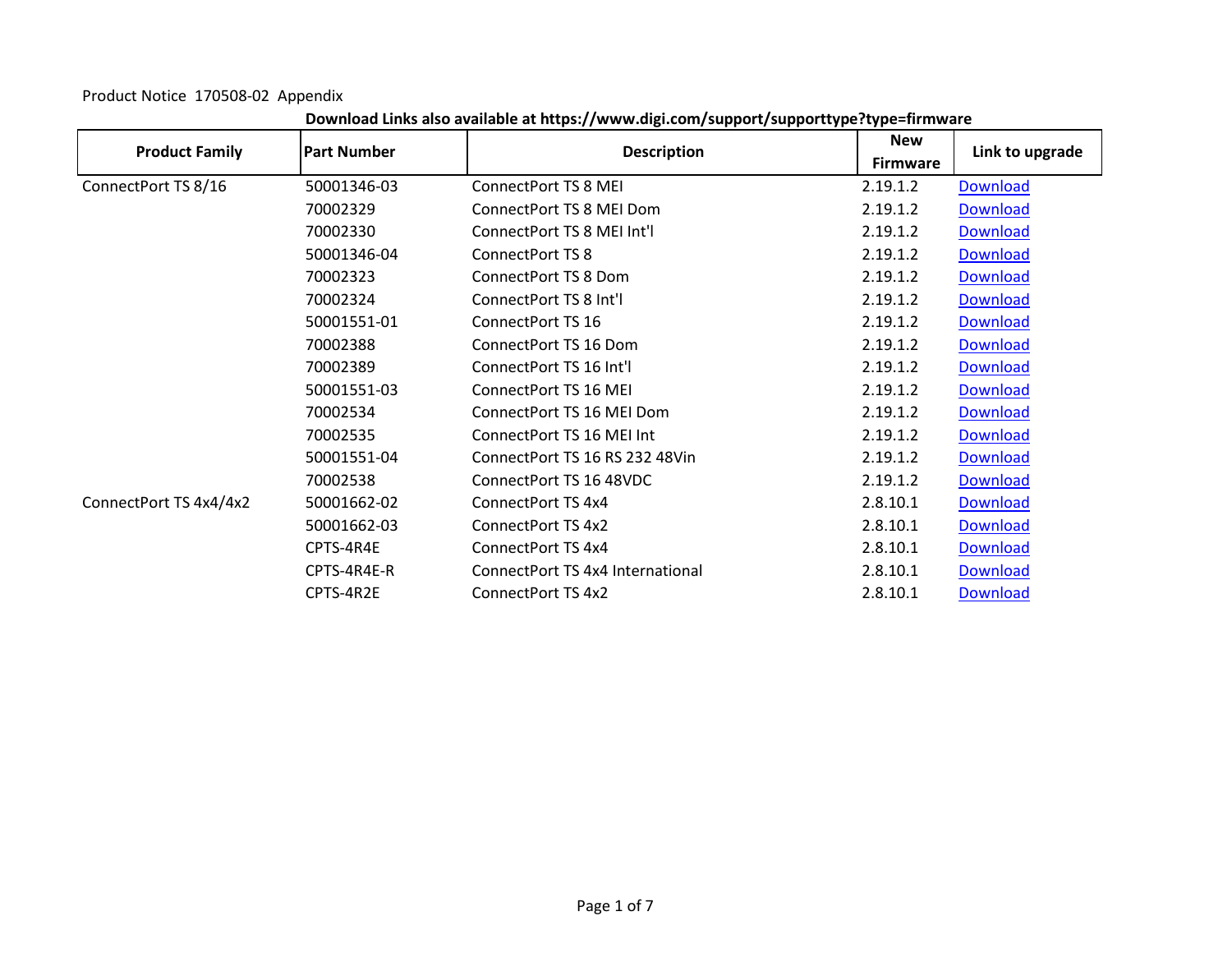| <b>Product Family</b> | <b>Part Number</b> | <b>Description</b>                               | <b>New</b> | Link to upgrade |
|-----------------------|--------------------|--------------------------------------------------|------------|-----------------|
| <b>Connect ES</b>     | 50001320-17        | Connect ES 8,4+1 SB EU                           | 2.15.0.13  | <b>Download</b> |
|                       | DC-ES-8SB-SW-EU    | Connect ES 8,4+1 SB EU                           | 2.15.0.13  | <b>Download</b> |
|                       | 50001320-18        | Connect ES G2 8Ser/1Ether                        | 2.15.0.13  | <b>Download</b> |
|                       | DC-ES-8SB-EU       | Digi Connect ES 8 SB EU                          | 2.15.0.13  | <b>Download</b> |
|                       | 50001320-19        | Connect ES G2 4Ser/5Ether                        | 2.15.0.13  | <b>Download</b> |
|                       | DC-ES-4SB-SW-EU    | Connect ES 4,4+1 SB EU                           | 2.15.0.13  | <b>Download</b> |
|                       | 50001320-20        | Connect ES G2 4Ser/1Ether                        | 2.15.0.13  | <b>Download</b> |
|                       | DC-ES-4SB-EU       | Connect ES 4 SB EU                               | 2.15.0.13  | <b>Download</b> |
|                       | DC-ES-4SB          | Connect ES 4 SB                                  | 2.15.0.13  | Download        |
|                       | DC-ES-4SB-SW       | Connect ES 4,4+1 SB                              | 2.15.0.13  | <b>Download</b> |
|                       | DC-ES-8SB          | Connect ES 8 SB                                  | 2.15.0.13  | <b>Download</b> |
|                       | DC-ES-8SB-SW       | Connect ES 8,4+1 SB                              | 2.15.0.13  | <b>Download</b> |
|                       | DC-ES-4SB-INT      | Connect ES 4 SB INT                              | 2.15.0.13  | <b>Download</b> |
|                       | DC-ES-4SB-SW-INT   | Connect ES 4,4+1 SB INT                          | 2.15.0.13  | <b>Download</b> |
|                       | DC-ES-8SB-INT      | Connect ES 8 SB INT                              | 2.15.0.13  | <b>Download</b> |
|                       | DC-ES-8SB-SW-INT   | Connect ES 8,4+1 SB INT                          | 2.15.0.13  | <b>Download</b> |
| Connect SP            | 50001340-19        | Connect SP -S MEI noPOE noJTAG Python            | 2.12.4     | <b>Download</b> |
|                       | <b>DC-SP-01-S</b>  | <b>Connect SP -S Domestic</b>                    | 2.12.4     | <b>Download</b> |
|                       | DC-SP-01-S-W       | Connect SP -S International                      | 2.12.4     | <b>Download</b> |
|                       | DC-SP-01-S-25      | Connect SP -S (25 piece bulk pack)               | 2.12.4     | <b>Download</b> |
|                       | DC-SP-01-S-W-25    | Connect SP -S International (25 piece bulk pack) | 2.12.4     | Download        |
| Connect Wi-SP         | 50001312-18        | Connect Wi-SP -S Python                          | 2.17.6.4   | <b>Download</b> |
|                       | DC-WSP-01-S        | <b>Connect Wi-SP Domestic</b>                    | 2.17.6.4   | <b>Download</b> |
|                       | DC-WSP-01-S-W      | Connect Wi-SP International                      | 2.17.6.4   | <b>Download</b> |
|                       | DC-WSP-01-S-W-25   | Connect Wi-SP International (25 piece bulk pack) | 2.17.6.4   | <b>Download</b> |
| <b>Connect N2S</b>    | 50000878-20        | Connect ME -S NG 4MB N2S                         | 2.17.6.4   | <b>Download</b> |
|                       | 50001375-01        | Connect N2S-170                                  | 2.17.6.4   | <b>Download</b> |
|                       | DC-N2S-170-S-10    | Connect N2S-170 10 Unit Bulk Pack                | 2.17.6.4   | <b>Download</b> |
|                       | DC-N2S-170-S       | Connect N2S-170                                  | 2.17.6.4   | <b>Download</b> |

**Download Links also available at https:/[/www.digi.com/support/supporttype?type=firmware](http://www.digi.com/support/supporttype?type=firmware)**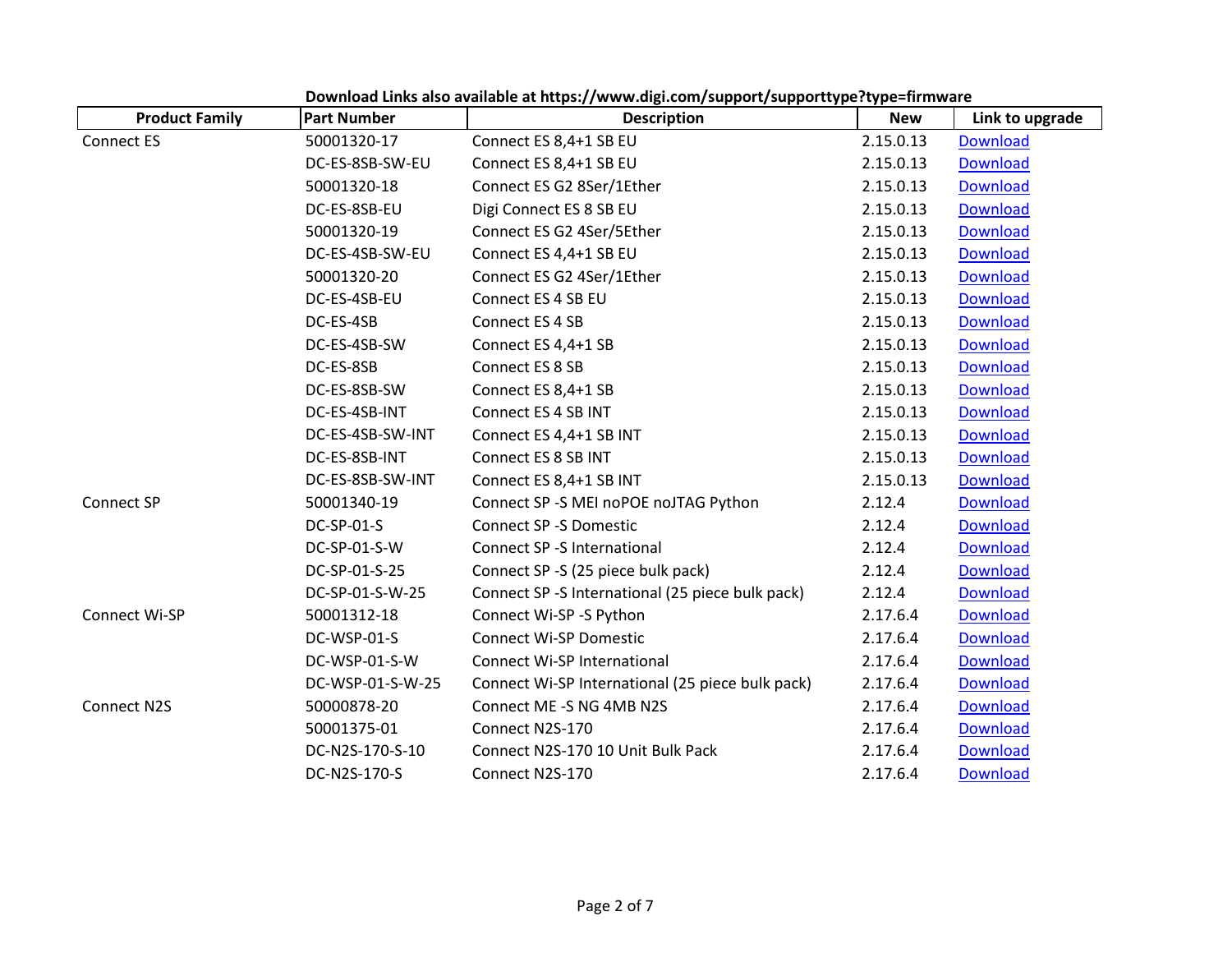| <b>Product Family</b> | <b>Part Number</b> | <b>Description</b>           | <b>New</b> | Link to upgrade |
|-----------------------|--------------------|------------------------------|------------|-----------------|
| Anywhere USB          | 50001681-01        | Anywhere USB/14              | v1.92.2004 | <b>Download</b> |
|                       | AW-USB-14          | AnywhereUSB/14               | v1.92.2004 | Download        |
|                       | AW-USB-14-W        | AnywhereUSB/14, Intl         | v1.92.2004 | <b>Download</b> |
|                       | 50001686-03        | Assy, AnywhereUSB TS44       | v1.92.2005 | <b>Download</b> |
|                       | $AW-TS-44$         | AnywhereUSB TS               | v1.92.2005 | <b>Download</b> |
|                       | AW-TS-44-W         | AnywhereUSB TS International | v1.92.2005 | <b>Download</b> |
|                       | 50001689-01        | Assy, Anywhere USB/2         | v1.92.2001 | <b>Download</b> |
|                       | AW-USB-2           | AnywhereUSB/2                | v1.92.2001 | <b>Download</b> |
|                       | AW-USB-2-W         | AnywhereUSB/2, Intl          | v1.92.2001 | <b>Download</b> |
|                       | 50001698-01        | AnywhereUSB/5                | v1.92.2001 | <b>Download</b> |
|                       | AW-USB-5           | AnywhereUSB/5 Gen2           | v1.92.2001 | <b>Download</b> |
|                       | AW-USB-5-W         | AnywhereUSB/5 Intl Gen2      | v1.92.2001 | <b>Download</b> |
|                       | 50001698-04        | AnywhereUSB/5 MHC            | v1.92.2003 | <b>Download</b> |
|                       | AW-USB-5M          | AnywhereUSB/5 MHC            | v1.92.2003 | <b>Download</b> |
|                       | AW-USB-5M-W        | AnywhereUSB/5 MHC Intl       | v1.92.2003 | <b>Download</b> |

**Download Links also available at https:/[/www.digi.com/support/supporttype?type=firmware](http://www.digi.com/support/supporttype?type=firmware)**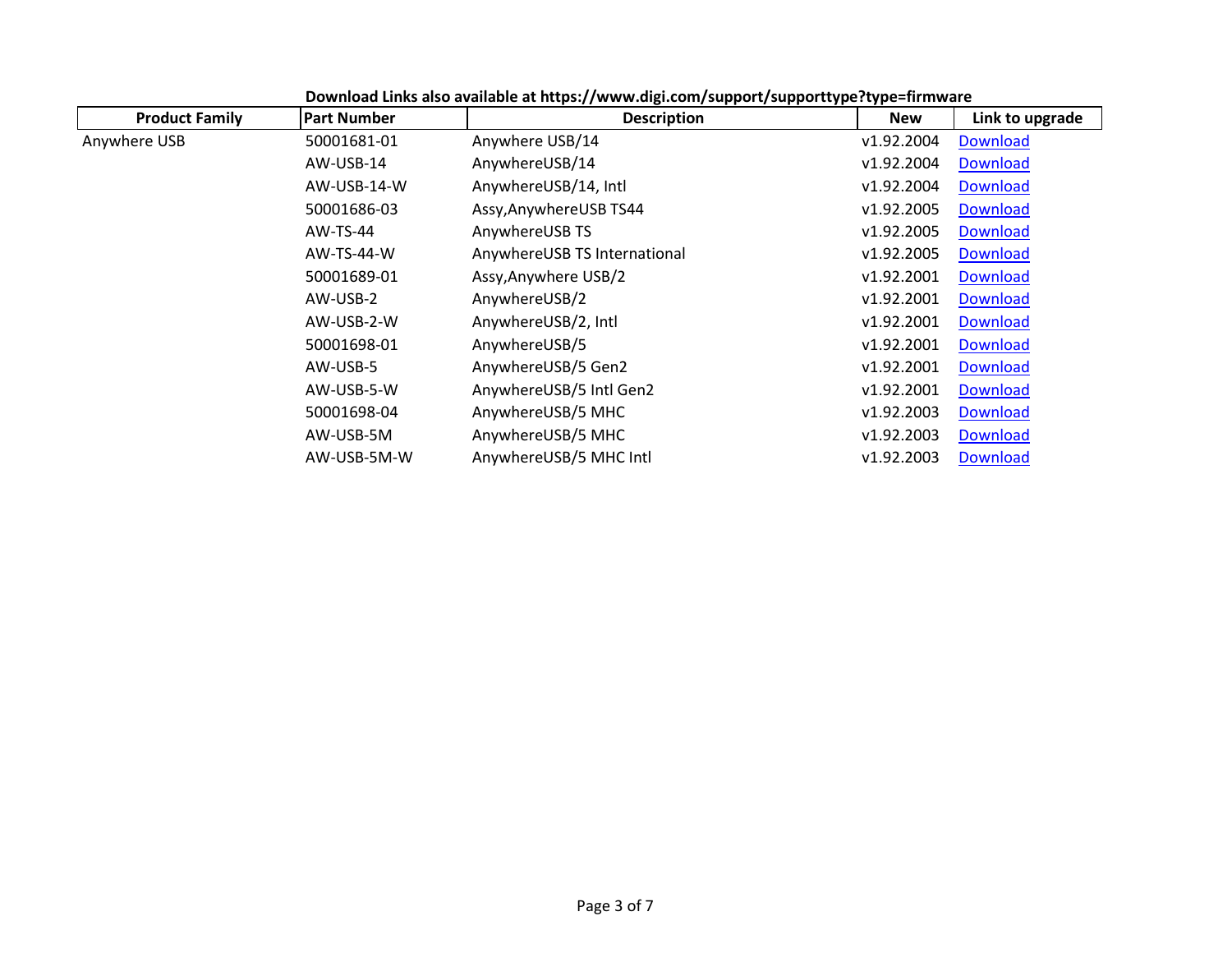| <b>Product Family</b> | <b>Part Number</b> | <b>Description</b>                               | <b>New</b> | Link to upgrade |
|-----------------------|--------------------|--------------------------------------------------|------------|-----------------|
| Connect WAN 3G        | DC-WAN-B101-A      | Connect WAN 1XRTT Sprint                         | 2.17.6.4   | <b>Download</b> |
|                       | DC-WAN-B205        | Connect WAN IA X1RTT VZW                         | 2.17.6.4   | <b>Download</b> |
|                       | DC-WAN-E300-W      | Connect WAN 3G Cell Ready W                      | 2.17.6.4   | <b>Download</b> |
|                       | DC-WAN-T302-A      | Connect WAN 3G AT&T w/Ant                        | 2.17.6.4   | <b>Download</b> |
|                       | DC-WAN-T311-A      | Connect WAN 3G Verizon                           | 2.17.6.4   | <b>Download</b> |
|                       | DC-WAN-U301-A      | Connect WAN 3G HSPA w/ Ant                       | 2.17.6.4   | <b>Download</b> |
|                       | DC-WAN-U801        | Connect WAN 3G G3K no Access                     | 2.17.6.4   | <b>Download</b> |
|                       | DC-WAN-U801-A      | Connect WAN 3G G3K US                            | 2.17.6.4   | <b>Download</b> |
|                       | DC-WAN-U801-W      | Connect WAN 3G G3K Int                           | 2.17.6.4   | <b>Download</b> |
|                       | DC-WAN-U901-A      | Connect WAN 3G HSPA+ US                          | 2.17.6.4   | <b>Download</b> |
|                       | DC-WAN-U901-W      | Connect WAN 3G HSPA+ Int                         | 2.17.6.4   | <b>Download</b> |
|                       | DC-WAN-Y301-A      | Connect WAN 4G                                   | 2.17.6.4   | <b>Download</b> |
|                       | DC-WAN-P501        | Connect WAN 3G IA HSPA                           | 2.17.6.4   | <b>Download</b> |
|                       | DC-WAN-U805        | Connect WAN 3G IA G3K                            | 2.17.6.4   | <b>Download</b> |
|                       | DC-WAN-U905        | Connect WAN 3G IA HSPA+                          | 2.17.6.4   | <b>Download</b> |
| ConnectPort X2        | X2-A11-EM-A        | ConnectPort X2B S1 9210 8/16                     | 2.17.1.2   | <b>Download</b> |
|                       | X2-A11-EM-W        | ConnectPort X2 S1 Ethernet 9210 8/16 Int         | 2.17.1.2   | <b>Download</b> |
|                       | X2-HMA-EM-W        | CPX2 DM900HP Ethernet AU3                        | 2.17.1.2   | <b>Download</b> |
|                       | X2-HMU-EM-A        | CPX2 900HP Ethernet                              | 2.17.1.2   | <b>Download</b> |
|                       | X2-M91-EM-A        | ConnectPort X2B DM 900 Pro 9210 8/16             | 2.17.1.2   | <b>Download</b> |
|                       | X2-M11-EM-A        | ConnectPort X2B DM 24 Pro 9210 8/16              | 2.17.1.2   | <b>Download</b> |
|                       | X2-M11-EM-W        | ConnectPort X2 DM 2.4 Pro Ethernet 9210 8/16 Int | 2.17.1.2   | <b>Download</b> |
|                       | X2-P81-EM-W        | ConnectPort X2B 868 Pro 9210 8/16                | 2.17.1.2   | <b>Download</b> |
|                       | X2-S11-EM-A        | CPX2, XSC 9.6K Eth 9210                          | 2.17.1.2   | <b>Download</b> |
|                       | X2-T11-EM-A        | ConnectPort X2 9XTend                            | 2.17.1.2   | <b>Download</b> |
|                       | X2-Z11-EM-A        | ConnectPort X2 ZB Ethernet 9210 w/Python 8/16    | 2.17.1.2   | <b>Download</b> |
|                       | X2-Z11-EM-I097     | ConnectPort X2 ZB Eth 9210 OEM                   | 2.17.1.2   | <b>Download</b> |
|                       | X2-Z11-EM-W        | ConnectPort X2 ZB Ethernet 9210 8/16 Int         | 2.17.1.2   | <b>Download</b> |
|                       | X2-Z11-EM-WI097    | ConnectPort X2 ZB Eth 9210 OEM Int               | 2.17.1.2   | <b>Download</b> |

**Download Links also available at https:/[/www.digi.com/support/supporttype?type=firmware](http://www.digi.com/support/supporttype?type=firmware)**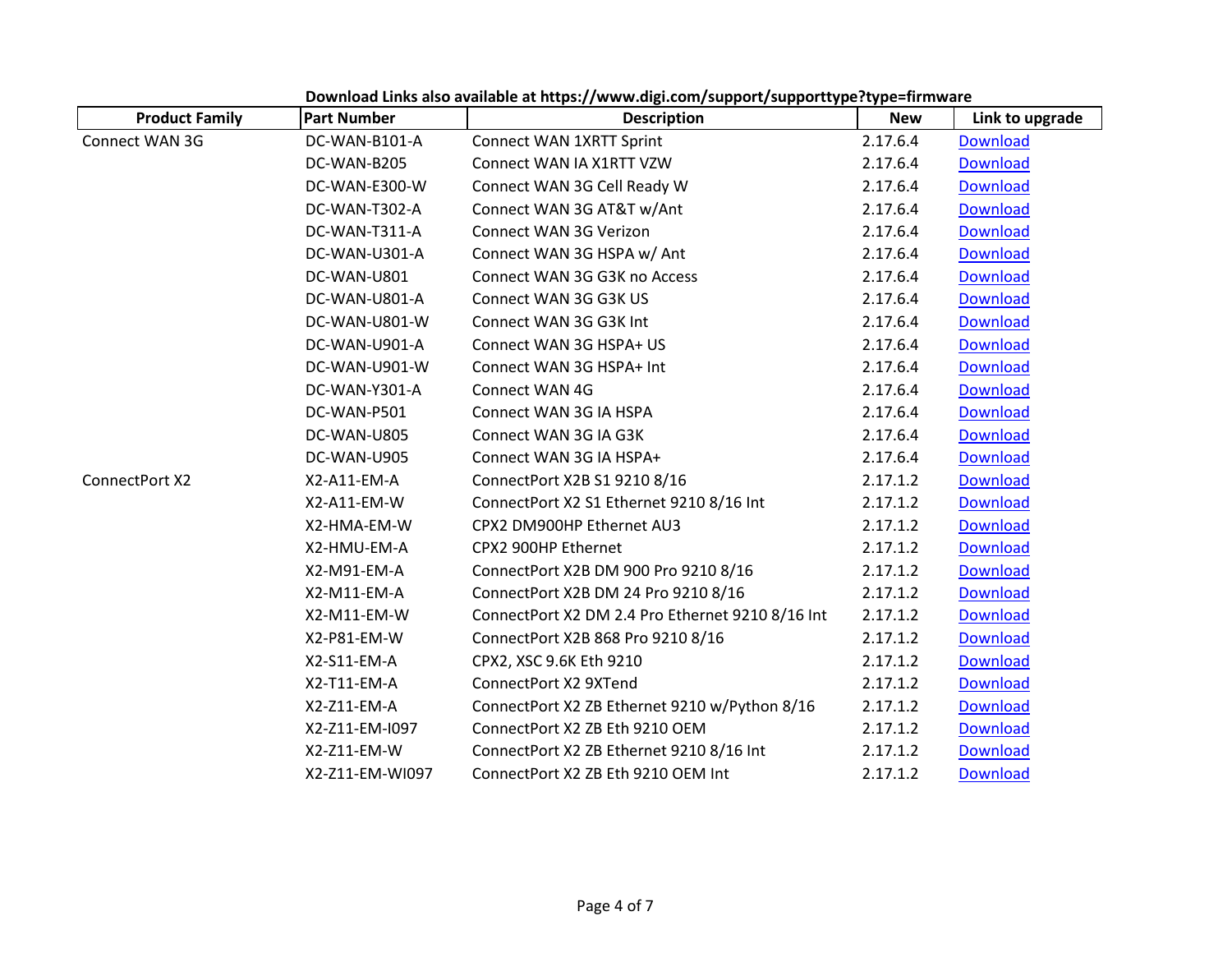| <b>Product Family</b> | <b>Part Number</b> | <b>Description</b>              | <b>New</b> | Link to upgrade |
|-----------------------|--------------------|---------------------------------|------------|-----------------|
| ConnectPort X4        | X4-A11-A01-A       | CPX4-802.15.4 Edge US           | 2.17.6.4   | <b>Download</b> |
|                       | X4-A11-A01-W       | CPX4 802.15.4 Edge Int          | 2.17.6.4   | <b>Download</b> |
|                       | X4-A11-E-A         | CPX4 802.15.4 US                | 2.17.6.4   | <b>Download</b> |
|                       | X4-A11-E-W         | CPX4 802.15.4. Int              | 2.17.6.4   | <b>Download</b> |
|                       | X4-A11-P01-A       | CPX4, IA 802.15.4 Edge US       | 2.17.6.4   | <b>Download</b> |
|                       | X4-A11-P01-W       | CPX4, IA 802.15.4 Edge Int      | 2.17.6.4   | Download        |
|                       | X4-A11-W-W         | CPX4 802.15.4 WiFi Int          | 2.17.6.4   | Download        |
|                       | X4-A1J-U801-W      | ConnectPort X4 802.15.4 G3K Int | 2.17.6.4   | <b>Download</b> |
|                       | X4-A1J-U901-W      | CPX4 802.15.4 HSPA+ Int         | 2.17.6.4   | Download        |
|                       | X4-A1U-U801-A      | ConnectPort X4 802.15.4 G3K US  | 2.17.6.4   | <b>Download</b> |
|                       | X4-A1U-U901-A      | CPX4 802.15.4 HSPA+ US          | 2.17.6.4   | <b>Download</b> |
|                       | X4-A1U-U905        | CPX4 IA 802.15.4 HSPA+          | 2.17.6.4   | <b>Download</b> |
|                       | X4-HMA-U901-AU     | CPX4 DM900HP HSPA+ Australia    | 2.17.6.4   | <b>Download</b> |
|                       | X4-HMU-B201-A      | CPX4 DM900HP 1XRTT VZW          | 2.17.6.4   | <b>Download</b> |
|                       | X4-HMU-E-A         | CPX4 DM900HP Ethernet           | 2.17.6.4   | <b>Download</b> |
|                       | X4-HMU-U801-A      | CPX4 DM900HP G3K                | 2.17.6.4   | <b>Download</b> |
|                       | X4-HMU-U901-A      | CPX4 DM900HP HSPA+ US           | 2.17.6.4   | Download        |
|                       | X4-M11-A01-A       | CPX4 DM2.4 Edge US              | 2.17.6.4   | <b>Download</b> |
|                       | X4-M11-A01-W       | CPX4 DM2.4 Edge Int             | 2.17.6.4   | <b>Download</b> |
|                       | X4-M11-E-A         | CPX4 DM2.4 US                   | 2.17.6.4   | <b>Download</b> |
|                       | X4-M11-E-W         | CPX4 DM2.4 Int                  | 2.17.6.4   | <b>Download</b> |
|                       | X4-M11-U901-A      | CPX4 DM HSPA+ US                | 2.17.6.4   | <b>Download</b> |
|                       | X4-M11-U901-W      | CPX4 DM2.4 HSPA+ Int            | 2.17.6.4   | <b>Download</b> |
|                       | X4-M11-W-A         | CPX4 DM2.4 WiFi US              | 2.17.6.4   | <b>Download</b> |
|                       | X4-M11-W-W         | CPX4 DM2.4 WiFi Int             | 2.17.6.4   | <b>Download</b> |
|                       | X4-M91-A01-A       | CPX4 DM900 GPRS US              | 2.17.6.4   | <b>Download</b> |
|                       | X4-M91-E-A         | CPX4 DM900 US                   | 2.17.6.4   | <b>Download</b> |
|                       | X4-M91-U801-A      | CPX4 DM900 G3K US               | 2.17.6.4   | <b>Download</b> |
|                       | X4-M91-U805        | CPX4 IA DM900 G3K Int           | 2.17.6.4   | Download        |
|                       | X4-M91-U905        | CPX4 IA DM900 HSPA+             | 2.17.6.4   | <b>Download</b> |
|                       | X4-M91-W-A         | CPX4 DM900 WiFi US              | 2.17.6.4   | <b>Download</b> |
|                       | X4-M91-W-W         | CPX4 DM900 WiFi Int             | 2.17.6.4   | <b>Download</b> |

**Download Links also available at https:/[/www.digi.com/support/supporttype?type=firmware](http://www.digi.com/support/supporttype?type=firmware)**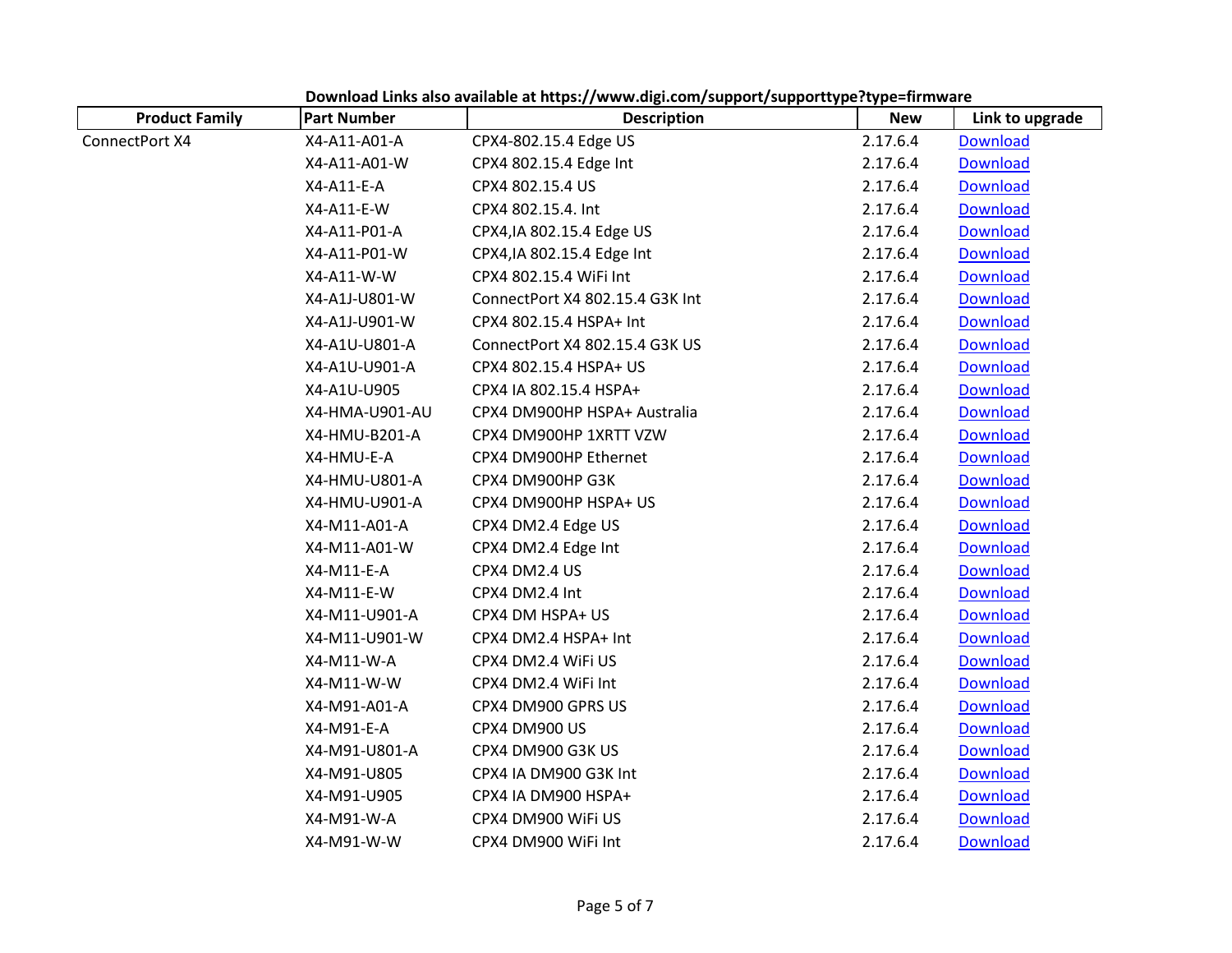| <b>Product Family</b> | <b>Part Number</b> | <b>Description</b>                | <b>New</b> | Link to upgrade |
|-----------------------|--------------------|-----------------------------------|------------|-----------------|
| ConnectPort X4        | X4-P81-A01-W       | CPX4 868 Edge Int                 | 2.17.6.4   | <b>Download</b> |
|                       | X4-P81-E-W         | CPX4 868 Int                      | 2.17.6.4   | <b>Download</b> |
|                       | X4-P8J-U801-W      | CPX4 868 G3K Int                  | 2.17.6.4   | <b>Download</b> |
|                       | X4-P8J-U805        | CPX4 IA 868 G3K Int               | 2.17.6.4   | <b>Download</b> |
|                       | X4-P8J-U901-W      | CPX4 868 HSPA+ Int                | 2.17.6.4   | <b>Download</b> |
|                       | X4-Z11-A01-A       | CPX4 ZB Edge US                   | 2.17.6.4   | Download        |
|                       | X4-Z11-A01-W       | CPX4 ZB Edge Int                  | 2.17.6.4   | <b>Download</b> |
|                       | X4-Z11-A01-W-25    | CPX4 ZB Edge Int Bulk25           | 2.17.6.4   | <b>Download</b> |
|                       | X4-Z11-C10-A       | CPX4 ZB EVDO Sprint US            | 2.17.6.4   | <b>Download</b> |
|                       | X4-Z11-E-A         | CPX4 ZB US                        | 2.17.6.4   | <b>Download</b> |
|                       | X4-Z11-E-W         | CPX4 ZB Int                       | 2.17.6.4   | <b>Download</b> |
|                       | X4-Z11-P01-A       | CPX4, IA ZB Edge US               | 2.17.6.4   | <b>Download</b> |
|                       | X4-Z11-P01-W       | CPX4, IA ZB Edge Int              | 2.17.6.4   | Download        |
|                       | X4-Z11-PE-A        | CPX4, IA ZB US                    | 2.17.6.4   | <b>Download</b> |
|                       | X4-Z11-PE-W        | CPX4, IA ZB Int                   | 2.17.6.4   | <b>Download</b> |
|                       | X4-Z11-PW-A        | CPX4, IA-ZB-WIFI US               | 2.17.6.4   | <b>Download</b> |
|                       | X4-Z11-PW-W        | CPX4, IA-ZB-WiFi Int              | 2.17.6.4   | <b>Download</b> |
|                       | X4-Z11-W-A         | CPX4 ZB WiFi US                   | 2.17.6.4   | <b>Download</b> |
|                       | X4-Z11-W-W         | CPX ZB WiFi Int                   | 2.17.6.4   | <b>Download</b> |
|                       | X4-Z1J-U701-W      | CPX4 ZB HSPA+ Int                 | 2.17.6.4   | <b>Download</b> |
|                       | X4-Z1J-U801-CW     | ConnectPort X4 ZB G3K China       | 2.17.6.4   | <b>Download</b> |
|                       | X4-Z1J-U801-W      | ConnectPort X4 ZB G3K Int         | 2.17.6.4   | <b>Download</b> |
|                       | X4-Z1J-U805        | ConnectPort X4 IA ZB G3K Int      | 2.17.6.4   | <b>Download</b> |
|                       | X4-Z1J-U901-CW     | CPX4 ZB HSPA+ Int China           | 2.17.6.4   | <b>Download</b> |
|                       | X4-Z1J-U901-W      | CPX4 ZB HSPA+ Int                 | 2.17.6.4   | <b>Download</b> |
|                       | X4-Z1J-U905        | CPX4 IA ZB HSPA+ Int              | 2.17.6.4   | <b>Download</b> |
|                       | X4-Z1U-B101-A      | ConnectPort X4 ZB 1XRTT Sprint    | 2.17.6.4   | <b>Download</b> |
|                       | X4-Z1U-B105        | ConnectPort X4 IA ZB 1XRTT Sprint | 2.17.6.4   | <b>Download</b> |
|                       | X4-Z1U-B201-A      | CPX4 ZB 1XRTT VZW                 | 2.17.6.4   | <b>Download</b> |
|                       | X4-Z1U-B205        | CPX4 IA ZB 1XRTT VZW              | 2.17.6.4   | <b>Download</b> |
|                       | X4-Z1U-U801-A      | ConnectPort X4 ZB G3K US          | 2.17.6.4   | <b>Download</b> |
|                       | X4-Z1U-U805        | ConnectPort X4 IA ZB G3K US       | 2.17.6.4   | <b>Download</b> |

**Download Links also available at https:/[/www.digi.com/support/supporttype?type=firmware](http://www.digi.com/support/supporttype?type=firmware)**